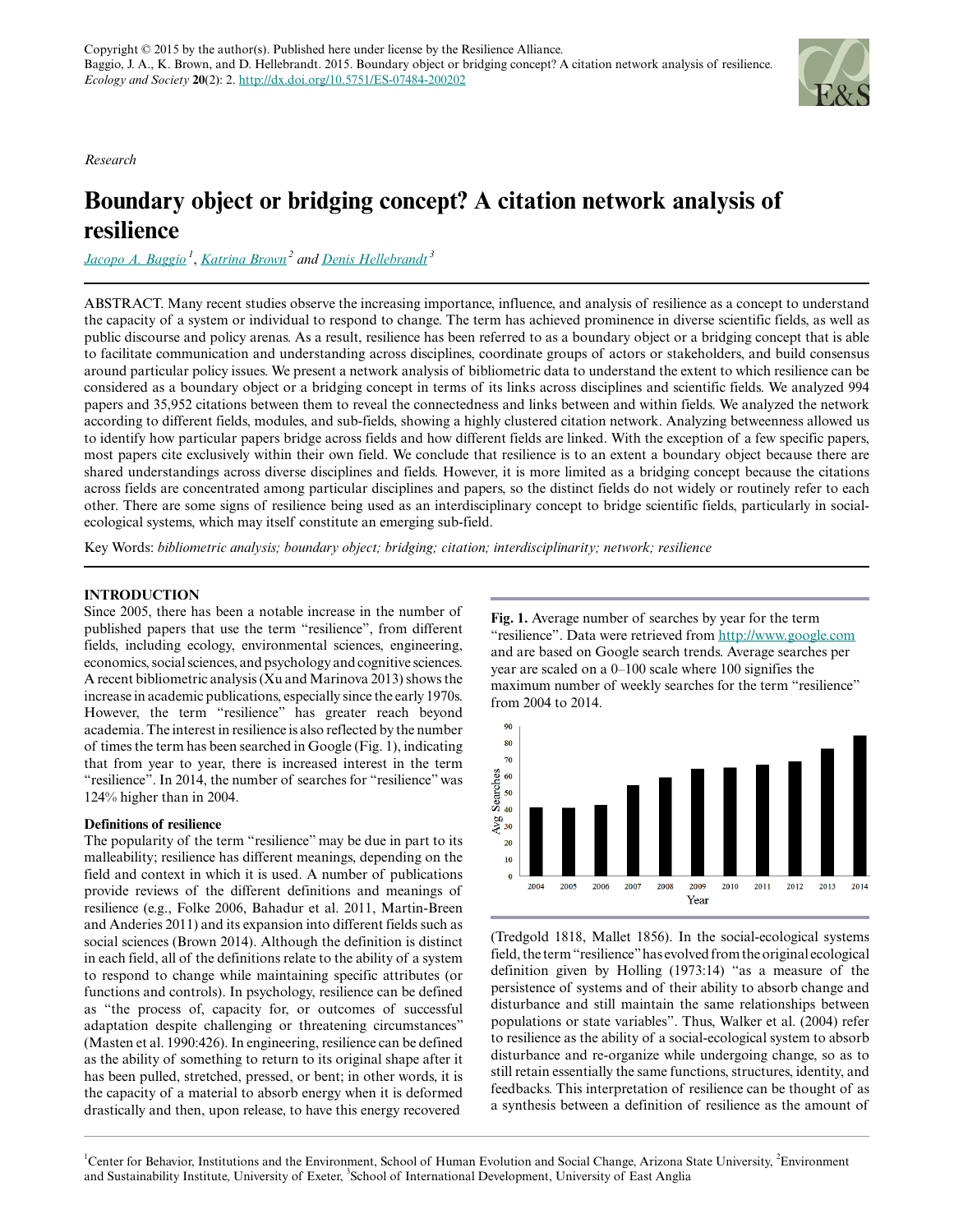| Feature           | Boundary object                                                                                                                             | Bridging concept                                                                     |  |  |  |
|-------------------|---------------------------------------------------------------------------------------------------------------------------------------------|--------------------------------------------------------------------------------------|--|--|--|
| <b>Definition</b> | An entity shared by several different communities but viewed<br>or used differently by each of them (Star 1988)                             | A concept that actively links fields and stimulates dialog                           |  |  |  |
| Characteristic    | Interpretive flexibility: has different meanings in different<br>fields, and meanings may be negotiated over time (Van Pelt et<br>al. 2015) | Fosters interdisciplinarity and transdisciplinarity (Deppisch<br>and Hasibovic 2013) |  |  |  |
|                   | Standardization of methods and measures develop as the<br>object moves between groups and across scales (Star 2010)                         | Bridges science and policy realms (DFID 2011)                                        |  |  |  |
|                   | Dynamic between ill-structured and more tailored uses (Star<br>and Griesemer 1989)                                                          | Strategically links different areas of work and practice<br>(Davoudi et al. 2012)    |  |  |  |

**Table 1.** Definitions and characteristics of boundary objects and bridging concepts.

disturbance that a system can undergo while maintaining its original functions and controls (Gunderson and Holling 2002), and resilience as the extent to which a social-ecological system is able to self-organize, learn, and adapt (Carpenter et al. 2001). Finally, resilience in economics can be defined as the ability of an economy (state, regional, local) to retain employment and wealth in face of disturbances such as the loss of a corporation or industry (Reggiani et al. 2002, Martin-Breen and Anderies 2011).

From these definitions, key similarities and differences can be identified across fields (Brown and Westaway 2011). Resilience always refers to persistence in face of disturbance; however, some fields refer to adaptation and learning (e.g., Carpenter et al. 2001, Walker et al. 2004), whereas others (as in engineering) refer to a return to a specific state (Holling 1996, Folke 2006, Brand and Jax 2007). A number of studies have analyzed different definitions of resilience and how they are the result of different traditions and fields of inquiry. The concept of resilience is wide and vague (Brand and Jax 2007). The generality of approaches and definitions of resilience depends on: (1) whether resilience is used as a descriptive concept having a clear, operational definition, or as a normative concept whereby the definition encompasses a wider array of characteristics (i.e., cultural values, political economy, politics); (2) the intentions with which the term is used; and (3) the traditions of the field in which specific research is developed (i.e., social science, ecology, engineering).

## **Resilience as a boundary object**

These different meanings and interpretations suggest that resilience may be a boundary object, originally proposed by Star (1988) as an entity shared by several different communities but viewed or used differently by each of them (Table 1). Boundary objects allow for the coordination of different groups seeking consensus on aims and interests. They are valuable for different scientific fields and can be highly successful in fostering communication between different fields (van Pelt et al. 2015). Much discussion of boundary objects focuses on this interpretive flexibility, but Star (2010) reiterates that the standardization and the generation of residual categories are also important in the "growth and death" of boundary objects in a more dynamic sense. A boundary object acquires status through distinct interpretive communities, enabling them to transcend core differences in interpretation for the purposes of alignment required to perform particular work, and to cooperate without consensus. Although ill-structured across different groups, a boundary object can be precisely defined within a specific research group or field (Star and Griesemer 1989). Importantly, a boundary object links communities of practice to allow different groups to collaborate (Wenger 1998).

Brand and Jax (2007) analyze resilience as a boundary object. In addition to the different scientific fields, they categorize resilience according to its degree of normativity within a broadly defined sustainability science (Brand and Jax 2007; Table 1). From its original descriptive meaning, resilience is increasingly interpreted in a wider, more fluid or more malleable way, so that it moves beyond a concept or heuristic device to be presented as a "way of thinking" (Walker and Salt 2006, Brand and Jax 2007) and applied to analyze broader change in, for example, institutions, society, or political systems. In some respects, this suggests resilience as a broader theory of change. Depending on the intention and context of its research application, Brand and Jax (2007) suggest that resilience should be descriptive and be clearly defined for operational purposes, but also, that resilience should foster interdisciplinarity and collaboration across scientists belonging to different fields. This latter role of resilience is centered upon creating a shared vocabulary that facilitates communication across disciplinary borders, but perhaps involves trade-offs between clarity and precision of meaning. Resilience, as a broad term that is able to foster communication across disciplinary boundaries, can be interpreted as a boundary object.

## **Resilience as a bridging concept**

Researchers have concentrated on the flexibility and precision trade-off or on specific definitions of the term resilience. Recently, a number of studies have also examined resilience as a bridging concept. Davoudi et al. (2012) discuss resilience as a bridging concept that is translated from the natural to the social world and then applied to planning. Deppisch and Hasibovic (2013) discuss the potential of resilience as a transdisciplinary concept in socialecological systems applied to climate change adaptation. The UK Department for International Development (DFID 2011) stresses the importance of resilience as a concept that bridges, or brings together in an integrative way, disaster risk reduction and longer term development. The emphasis here is on bridging between science and policy realms, as well as inter- or even transdisciplinary potential. The broad interpretation of resilience as an ensemble of ideas and theories on how to understand and analyze dynamics of complex systems in different fields may lead us to assume that resilience is a boundary object and therefore able to foster interdisciplinary collaboration. Resilience is thus proposed as a boundary object and a bridging concept, actually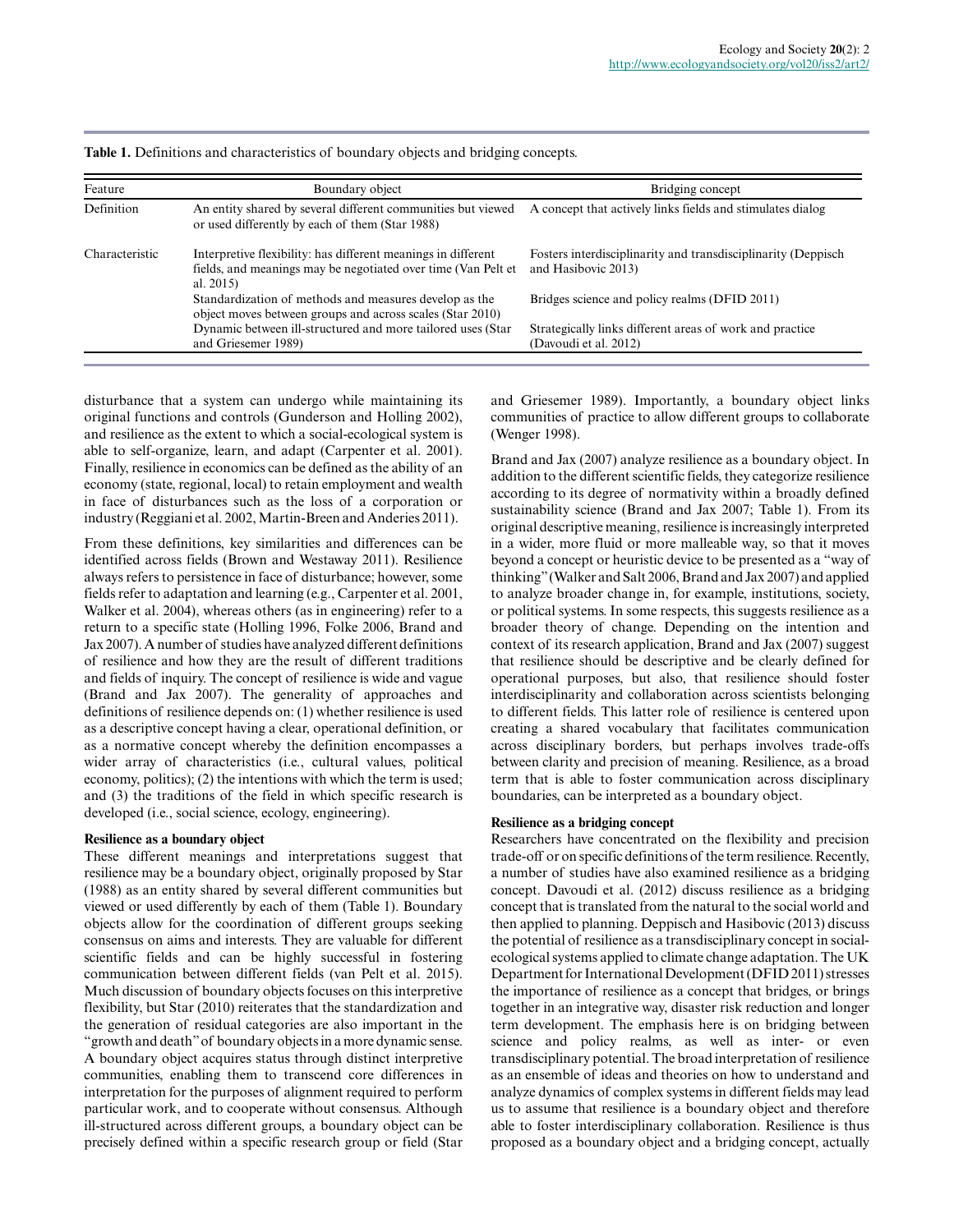fostering communication and collaboration across fields, in other words, fostering interdisciplinarity.

Our analysis aims to further elaborate and test the various claims about resilience as a bridging concept or boundary object. We use the terms "boundary object" and "bridging concept" to gain an understanding of how resilience ideas are used across different areas and fields of study. Boundary objects and bridging concepts are similar, but have quite distinct features (Table 1). Rather than the discursive analysis undertaken by most previous studies, we analyze the term "resilience" and its ability to cross different disciplines or fields based on a bibliometric analysis. Our analysis departs from that of Janssen et al. (2006) and Janssen (2007) because we do not assume different fields such as resilience, vulnerability, and sustainability, but rather the analysis centers on the term "resilience" and how scholars who use the term in their work are related to each other. It extends the recent analysis by Xu and Marinova (2013) on trends in publications by looking at citations as a means of exploring the connections across fields. Analyzing citation patterns allows us to gain a quantitative understanding of whether resilience is actively used to bridge different disciplines. While conceptual analysis of the definition of resilience can shed light on the boundary nature of the term, conceptual and textual analyses cannot, on their own, shed light on the ability of resilience to act as a bridging concept.

Hereafter, we present our inclusive criteria and the metrics used in the citation network analysis. We then analyze the citation network using specific network metrics aimed at disentangling our main research question, i.e., Does resilience act as a bridging concept? Finally, we discuss some implications of our findings.

# **METHODS**

#### **Searching for resilience**

Our literature search aimed to identify references to academic literature with an explicit focus on resilience that was published in the 2000s. No limits were imposed on fields or types of document, that is, results include all areas of knowledge, from natural to social sciences, and both peer-reviewed articles and references to "grey literature" (e.g., conference proceedings). We searched for articles with "resilience" in the title that were published between January 01, 2000 and April 01, 2012 in the following databases: SCI-EXPANDED (Science Citation Index Expanded), SSCI (Social Sciences Citation Index), A&HCI (Arts and Humanities Citation Index), CPCI-S (Conference Proceedings Citation Index-Science), and CPCI-SSH (Conference Proceedings Citation Index-Social Science and Humanities).

The searches were carried out using the Web of Science service (ISI Thomson Reuters, access provided by the University of East Anglia, UK). Results comprised 3703 articles, which were retrieved as citation files in simple-text "full record" format, i.e., they included the full list of references cited per article.

# **Citation network**

We excluded papers with < 10 citations from our analysis. Because our primary aim was to assess whether resilience is a boundary and/or bridging object, we assumed that papers with < 10 citations over the 12-yr period in our sample were not as of then acting as bridges. We are aware that by using any arbitrary cut-off, we create a bias toward older papers; however, we consider that a 10-citation cut-off allows us to concentrate on papers that are more relevant

in specific disciplines. We note that very recent papers that do not meet our cut-off criteria could potentially be important bridging papers in the future.

Excluding papers with < 10 citations resulted in 994 papers and 35,952 cross-citations between them. Our ensemble of papers and citations can be represented by an unweighted, directed network with 994 nodes and 35,952 edges (or citation links). Each of the 994 papers is assigned into one of five scientific fields: social sciences, ecology and environmental sciences, psychology, engineering, and social-ecological systems. In addition, there was a group of papers for which the specified field was not defined.

The papers were classified based on keywords, the journal in which they were published, author name, and abstract contents. We randomly selected 30 of the top 100 most cited papers and performed an inter-coder agreement test on that subset. The top 100 most cited make up the majority of cross-citations, and by examining one-third of those 100, we were able to test the classification of a representative set of the overall sample. Three readers classified the papers independently, and the inter-coder reliability was assessed via the kappa statistic ( $k = 0.752$ ,  $P = 0.05$ ; Fleiss 1971).

Having defined the major scientific fields, we also checked for structurally different modules, or parts of the network that are tightly connected within, and loosely connected to, other parts of the networks. In this context, a module defines a group of papers citing each other frequently (i.e., that have a high citation density), while they are cited by, or cite, few papers outside the group defined by the module (i.e., citation density toward nodes belonging to other modules is low). We assessed the pertinence of a node to a specific module using the Newman algorithm for modules detection and optimization (Newman 2006). The algorithm was run multiple times to assess its robustness, as suggested by Good et al. (2010).

#### **Network metrics**

We analyzed the importance of single nodes (papers) in the network using specific network metrics. We first assessed the overall importance of a node as a "bridge" to different fields using betweenness and closeness centrality measures. Betweenness centrality assesses the importance of a node in a network based on the "flow" it can control. In other words, a node (paper) with high betweennness centrality can be identified as an important paper bridging different sub-fields or fields of study. However, in a directed network, betweenness is calculated using out-edges or citation to other papers. To complement the information given by betweenness centrality, we also determined closeness centrality calculated using in-edges. Closeness centrality is used to calculate the "distance" between different nodes. A node is more globally central (or has a high closeness centrality) the shorter the path between node *i* and other nodes.

Formally, betweenness is defined as:

$$
b_i = \frac{1}{(N-1)(N-2)} * \frac{\sum L_{h,i,j}}{L_{h,j}}
$$
(1)

Where  $L_i$  is the total number of shortest paths from *i* to *j*;  $L$ <sub>h,i,j</sub> is the number of shortest paths from *i* to *j* passing through node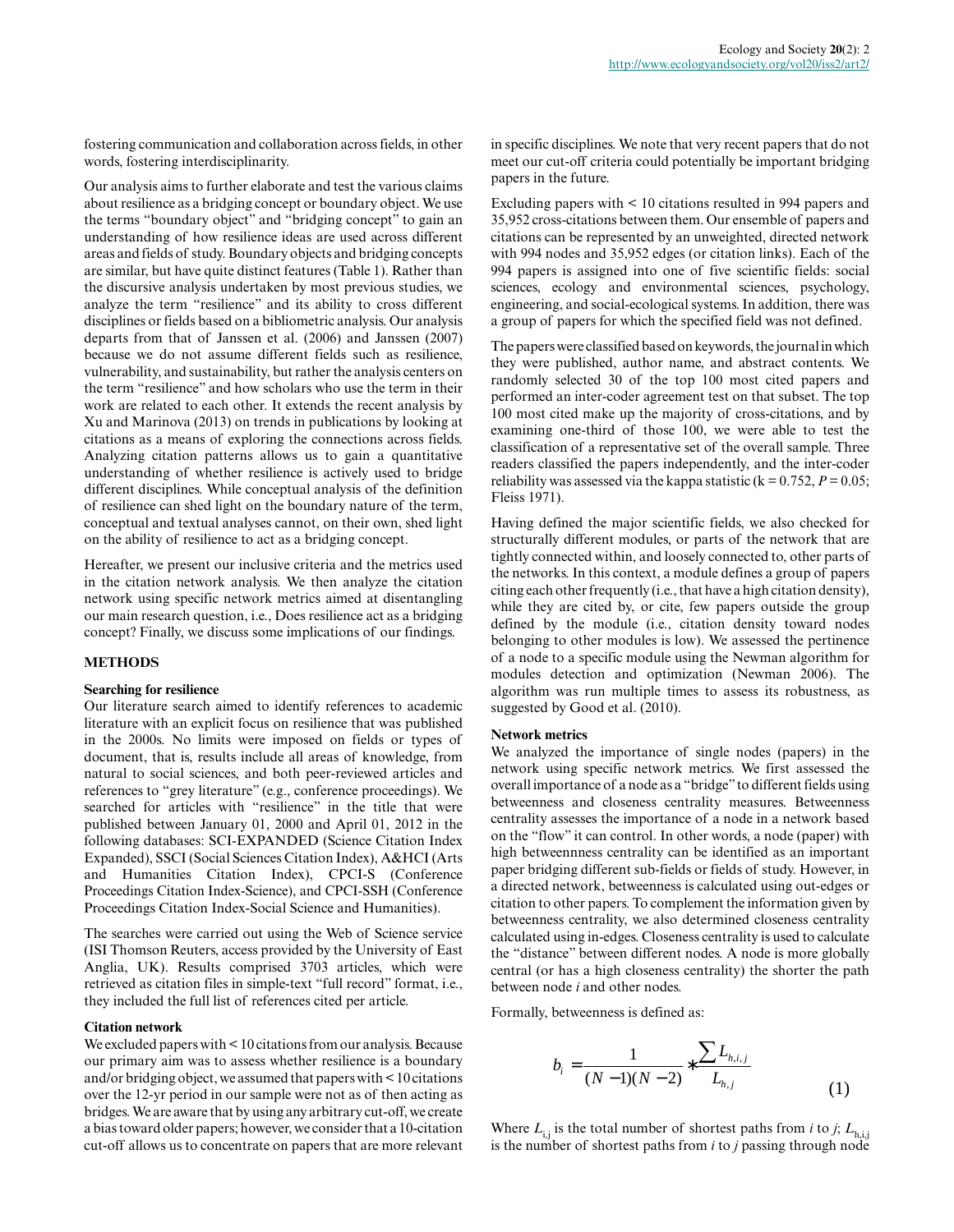*h*; and  $2(N-1)(N-2)$  is a normalization factor that maintains betweenness in the 0,1 interval. *N* is the total number of nodes in the network.

Closeness is defined as:

$$
Cc_i = \frac{1}{\sum_{j=1}^{n} d_{i,j}}
$$
 (2)

Where the denominator represents the sum of the shortest distances between node *i* and all other nodes in the network. *b* denominator represents between node *i* and all other

disciplines, neither centrality metric provides the ability to within the overall citation network, we applied metrics defined by ssess the role distinguish the role of papers within the belonging field and the ole of papers within the belonging field and t<br>
<sup>7</sup> To assess the role of papers within fields a<br> *l* citation network, we applied metrics defined assumes values in the 0,1 interval. A node whose edges only une 0,1<br>s withii connect with nodes within its own module (field) will have a<br>participation coefficient of 0, whereas a node whose edges are *k* assumes values in the 0,1 interval. A houe whose edges only connect with nodes within its own module (field) will have a Although betweenness and closeness centrality can help to identify which papers are prominent in bridging different Finding betweenness and closeness centrality can help to<br>identify which papers are prominent in bridging different overall network. To assess the role of papers within fields and Guimerà and Nunes Amaral (2005). Their specific metrics are based on the idea that nodes with the same or similar role should have similar topological properties. Here, we focus on the participation coefficient. The participation coefficient  $(P_i)$ indicates how much a node participates in the connectivity to the *i n Cc* = overall network (i.e., has edges connecting to other modules) and<br>assumes values in the 0.1 interval. A node whose edges only uniformly distributed to nodes of other modules will have a 1 *j* = participation coefficient of 1. hich papers are prom

Formally (from Guimerà and Nunes Amaral 2005),

$$
P_i = 1 - \sum_{s=1}^{N} \left(\frac{k_{is}}{k_i}\right)^2
$$
 (3)

Where  $P_i$  is the participation coefficient of node *i*;  $k_{is}$  is the number of edges of node *i* to nodes in module  $s$ ;  $k<sub>i</sub>$  is the total degree of node *i*; and  $^{N}M$  is the number of modules or fields.  $\frac{1}{2}$  *c* ipation coefficient of node *i*;  $k_{is}$  is the numb

efin participation coefficient and define a field-to-field participation<br>metric as: Finally, to analyze how fields are interconnected, we modified the metric as:

$$
PM_{i,m} = \frac{k_{i,m}}{k_i} \tag{4}
$$

Where  $k_{\text{im}}$  are the edges connecting node *i* to module *m*; and  $k_{\text{i}}$ is the degree (or total number of edges) of node *i*. Once the scores were calculated, we averaged the participation as defined by Eqn. 4 for all nodes belonging to a specific field to obtain a field-tofield connectivity matrix.

# **RESULTS**

The citation network comprised 994 nodes and 35,952 edges (or citation links). The citation networks were represented per field (Fig. 2) and per module (Fig. 3). The size and sub-field for the modules were defined based on the Newman algorithm (Table 2, Fig. 2). Representative papers in Table 2 can be thought of as the most cited paper in a specific module or a key paper within a specific module. The overall density of the network is low (0.036), and the network is highly clustered (average clustering coefficient = 0.92). On average, papers are cited and cite 36.14 times (average in and out degree). Apart from these general measurements, we analyzed in detail specific nodal properties that relate to our main focus of assessing whether resilience can be considered as a boundary object or a bridging concept. Betweenness and closeness centrality are the first nodal metrics that we consider to analyze the validity of resilience as a bridging concept. We report the 10 nodes with highest betweenness and closeness centrality scores (Table 3).

**Fig. 2.** Citation network among fields of study. Colors represent the major fields:  $\text{pink} = \text{social sciences}$ ; turquoise = ecology and environmental sciences; orange = psychology; blue  $=$  engineering; black  $=$  social-ecological systems; vellow  $=$  not defined.



It is interesting to note how betweenness, based on the out-degree of a directed network, tends to favor newer papers, whereas closeness centrality tends to favor older papers. Betweenness centrality highlights the importance of papers that are cited and cite within different fields and sub-fields. The work of Sheffer et al. (2001) in *Nature* is a clear example of a paper that crosses different fields, as is the work in psychology of Masten (2001). In contrast, closeness centrality focuses on the importance of seminal papers such as Holling (1973) and Rutter (1985). As could have been expected, and is reported in other studies (Janssen et al. 2006, Xu and Marinova 2012), Holling"s (1973) paper is very central in the citation network. Holling (1973) opened the concept of resilience to different fields, and his later work expanded the notion of resilience from ecology to social-ecological systems. The analysis based on betweenness and closeness begs the question: Is resilience a bridging concept, or is resilience used independently by different fields?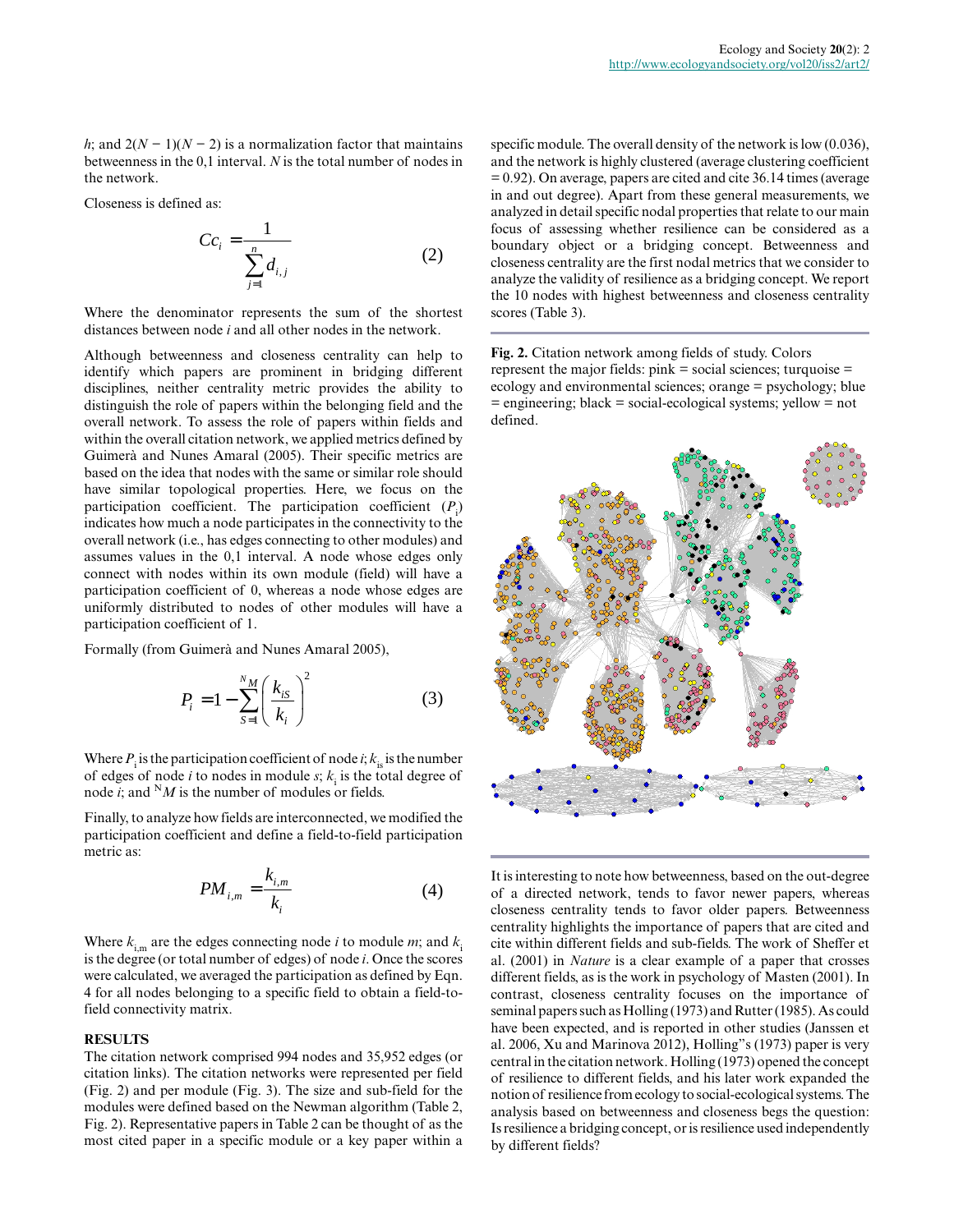| Module | Frequency | Frequency $(\% )$ | Representative publication                                                                         |
|--------|-----------|-------------------|----------------------------------------------------------------------------------------------------|
|        | 147       | 14.79             | Alexander et al. 1993, Anxiety Stress and Coping                                                   |
| 2      | 82        | 8.25              | Rutter 1985, British Journal of Psychiatry                                                         |
| 3      | 26        | 2.62              | Freire 1970, Pedagogy Oppressed                                                                    |
| 4      | 59        | 5.94              | Homans 1958, American Journal of Sociology                                                         |
| 5      | 60        | 6.04              | Kendler et al. 1999, American Journal of Psychiatry                                                |
| 6      | 60        | 6.04              | Holling 1973, Annual Review of Ecology and Systematics                                             |
|        | 47        | 4.73              | Scheffer et al. 2001, Nature                                                                       |
| 8      | 27        | 2.72              | Jackson et al. 2001, Science                                                                       |
| 9      | 14        | 1.41              | Rubinovitch 1985, Journal of Applied Probability                                                   |
| 10     | 22        | 2.21              | Robinson 1972, IEEE Transaction                                                                    |
| 11     | 34        | 3.42              | DeWitt et al. 1998, Trends in Ecology and Evolution                                                |
| 12     | 35        | 3.52              | Ramsay 1977, Sociology                                                                             |
| 13     | 65        | 6.54              | Porsolt et al. 1978, European Journal of Pharmacology                                              |
| 14     | 64        | 6.44              | Blanchard and Blanchard 1989, Journal of Comparative Psychology                                    |
| 15     | 86        | 8.65              | Luthar et al. 2000, Child Development                                                              |
| 16     | 93        | 9.36              | Glaser and Strauss 1967, Discovery Grounded Theory                                                 |
| 17     | 73        | 7.34              | Pimm 1991, The balance of nature? Ecological issues in the conservation of species and communities |

**Table 2.** Modules, frequencies of occurrence, and representative publications from the citation network. Module numbers correspond to Fig. 3.

**Fig. 3.** Citation network among modules. Different colors indicate different modules. Field and modules exhibit some overlap; however, the division among different modules suggest the existence of sub-fields that are more closely connected.



To shed light on the main research question, we first checked for differences between fields and modules defined by the Newman algorithm. As previously suggested by graphic inspection (Figs. 2 and 3), modules defined by the Newman algorithm are generally dominated by one field (Fig. 4). Engineering seems to be isolated from the rest of the literature that uses the term "resilience"; most of the papers classified as engineering belong to an isolated component (Mod 10). Social sciences can be divided into three main groups. The first group forms an isolated component of the network (Mod 12), whereas the second group is very loosely connected to the giant component of the network (Mod 4). The third group of papers classified as social science is linked to the social-ecological systems and psychology literature (nodes pertaining to Mod 16). Papers classified in the field of ecology and environmental science are also quite isolated (Mod 6, 7, and 17), except for citations with the social-ecological systems literature (especially Mod 11 and 8). Psychology mainly interacts with the social sciences, although the extent of this interaction seems to be restricted to specific sub-fields (Mod 2 and 3), whereas other sub-fields in psychology seem to be fairly isolated (i.e., nodes belonging to Mod 5, 13, 14, and 15). Finally, the social-ecological systems literature does not dominate any module and interacts mainly with the ecology and environmental sciences field.

**Fig. 4.** Percentage of papers within a specific field of study that pertain to modules defined by the Newman (2006) algorithm. Colors indicate fields of study: pink = social sciences; turquoise = ecology and environmental sciences; orange = psychology; blue = engineering; black = social-ecological systems; yellow = not defined.

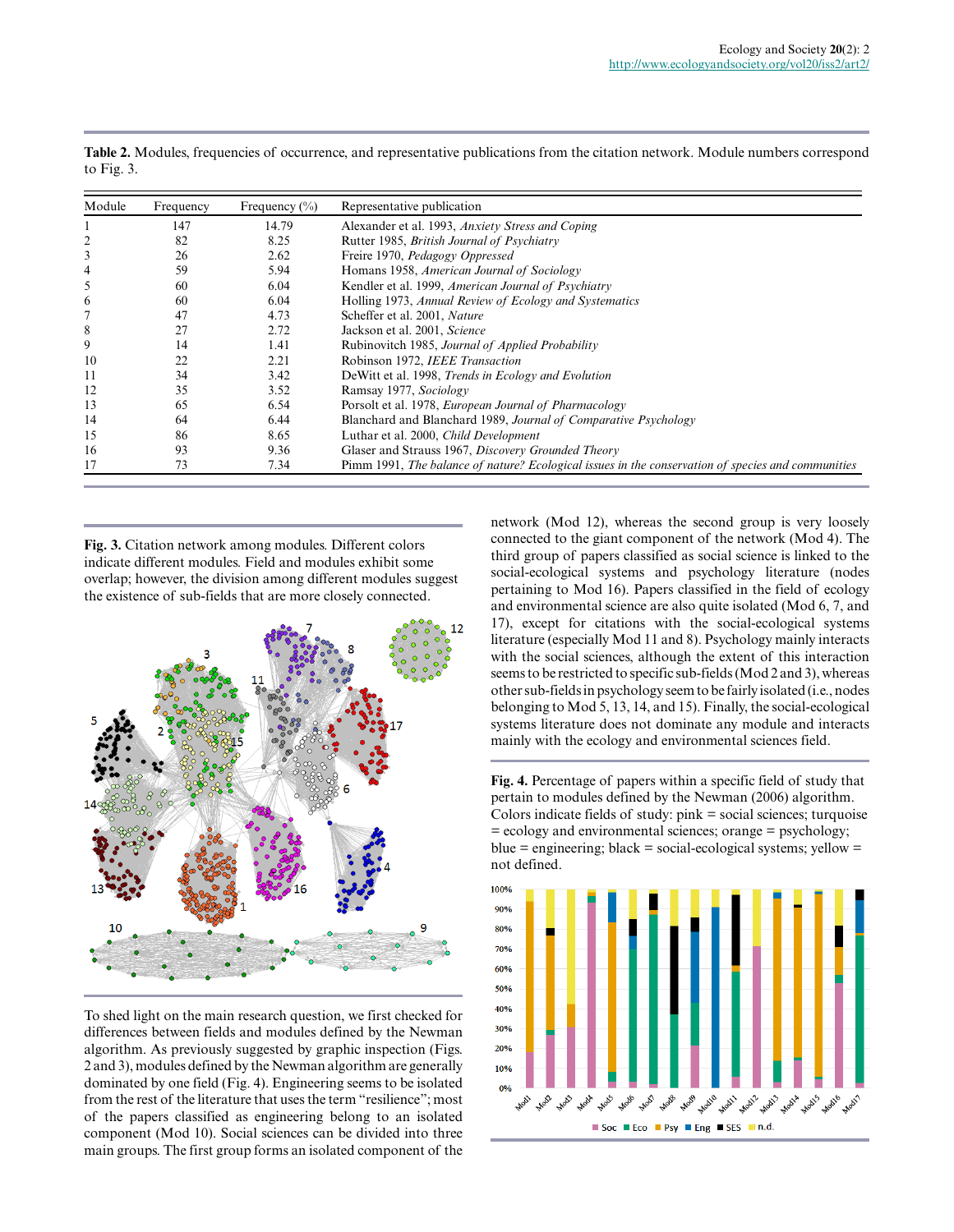| <b>Betweenness</b>                                                 |       | Closeness                                                                            | Score |  |
|--------------------------------------------------------------------|-------|--------------------------------------------------------------------------------------|-------|--|
| Bonanno 2004, American Psychologist                                | 0.026 | Glaser and Strauss 1967, Discovery Grounded Theory                                   | 0.337 |  |
| Masten 2001, American Psychologist                                 | 0.012 | Holling 1973, Annual Review of Ecology and Systematics                               | 0.303 |  |
| Scheffer et al. 2001, Nature                                       | 0.012 | Rutter 1985, British Journal of Psychiatry                                           | 0.258 |  |
| Grossman et al. 2004, Journal of Psychosomatic Research            | 0.011 | Fried 1963, The urban condition: people and policy in the<br>metropolis              | 0.246 |  |
| Luthar et al. 2000, Child Development                              | 0.011 | Dayton 1972, Proceedings of the colloquium on conservation<br>problems in Antarctica | 0.228 |  |
| Willner 2005, Neuropsychobiology                                   | 0.011 | Murrell and Norris 1983, American Journal of Community<br>Psychology                 | 0.226 |  |
| Steinhardt and Dolbier 2008, Journal of American College<br>Health | 0.010 | Wagnild and Young 1993, Journal of Nursing Measurement                               | 0.221 |  |
| Charney 2004, American Journal of Psychiatry                       | 0.009 | Luthar et al. 2000, Child Development                                                | 0.221 |  |
| Gallopín 2006, Global Environmental Change                         | 0.008 | Garmezy 1981, Further Explorations                                                   | 0.217 |  |
| Grant et al. 2003, <i>Psychological Bulletin</i>                   | 0.007 | Hamilton 1960, Journal of Neurology, Neurosurgery, and<br>Psychiatry                 | 0.215 |  |

**Table 3.** Betweenness and closeness measures for the 10 nodes (publications) with highest scores in each metric.

This analysis suggests a preference to cite within one's own field. Using the participation coefficient, we further checked this claim. All fields tended to cite mostly within their identified field of inquiry (i.e.,  $\geq 50\%$  of papers have  $P_i < 0.625$ ; Fig. 5). In our sample, very few papers cited exclusively within their own field  $(P_i = 0)$ , and none cited equally across fields  $(P_i > 0.8)$ , as expected from our previous analysis). The social-ecological systems field is more prone to cite across traditional disciplinary boundaries. The social science field is the field with highest variability with regard to the participation coefficient. These results (Figs. 4 and 5) showcase both very isolated fields (i.e., engineering) and fields that are more prone to be cited and cite outside their specific field (i.e., social-ecological systems). Citations are always biased toward the specific field of reference to which a paper belongs; however, within this bias, it is possible to see how different fields have a different degree of preference for in-field citation.

**Fig. 5.** Participation coefficient distribution for each field of study. In the boxplot, center lines indicate the median. Soc = social sciences;  $e_{\rm co} = \text{ecology}$  and environmental sciences; psy = psychology; eng = engineering; SES = social-ecological systems;  $n.d. = not defined.$ 



The field-to-field participation matrix confirms results from the preceding analysis (Fig. 6, Table 4). Psychology, social sciences, and ecology and environmental sciences are more exclusive in the use of the concept resilience and have less connection with other fields; all three have > 50% of edges that connect to papers in their own field. At the opposite end of the spectrum, the social-ecological systems literature is mostly connected with the ecology literature, and it is also the literature with fewest edges connecting to itself.

Fig. 6. Fraction of edges connecting fields of study. Soc = social sciences;  $\text{ecol} = \text{ecology}$  and environmental sciences;  $\text{psy} =$ psychology; eng = engineering; SES = social-ecological systems;  $n.d. = not defined.$ 



## **DISCUSSION**

Our results suggest mixed evidence for resilience as a boundary object or a bridging concept. We can observe that resilience is, as Brand and Jax (2007) and others have suggested, a boundary object in so far as it can bring together different interests and stakeholders and loosely link ideas. It has also been used strategically as a bridging concept; for example, DFID (2011) refers to it as a concept to link disaster response and longer term development.

Resilience is clearly a boundary object to the extent that it is increasingly used with different meanings in a range of different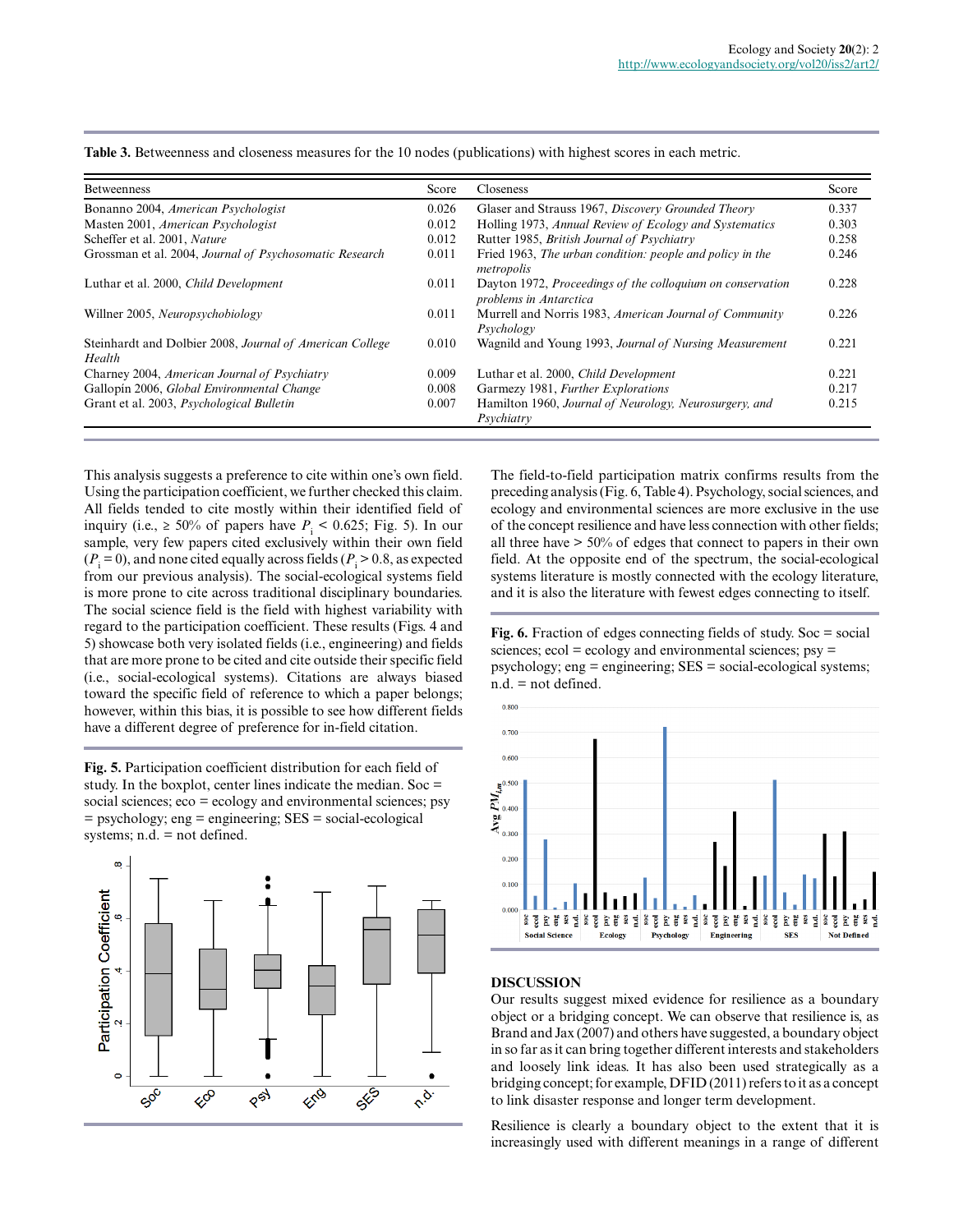| Field                     | "To" field†          | $\cal N$ | Minimum | Maximum | Mean  | ${\rm SD}$ | Median | Inter-quartile<br>range |
|---------------------------|----------------------|----------|---------|---------|-------|------------|--------|-------------------------|
| Social science            | $\operatorname{soc}$ | 213      | 0.000   | 1.000   | 0.514 | 0.344      | 0.540  | 0.712                   |
|                           | ecol                 | 213      | 0.000   | 1.000   | 0.055 | 0.163      | 0.000  | 0.031                   |
|                           | psy                  | 213      | 0.000   | 1.000   | 0.279 | 0.322      | 0.128  | 0.636                   |
|                           | eng                  | 213      | 0.000   | 0.500   | 0.009 | 0.056      | 0.000  | 0.000                   |
|                           | ses                  | 213      | 0.000   | 0.333   | 0.031 | 0.059      | 0.000  | 0.045                   |
|                           | n.d.                 | 213      | 0.000   | 0.500   | 0.103 | 0.098      | 0.073  | 0.147                   |
| Ecology                   | $\operatorname{soc}$ | 185      | 0.000   | 0.962   | 0.066 | 0.125      | 0.038  | 0.065                   |
|                           | ecol                 | 185      | 0.000   | 1.000   | 0.675 | 0.281      | 0.769  | 0.198                   |
|                           | psy                  | 185      | 0.000   | 1.000   | 0.069 | 0.199      | 0.000  | 0.028                   |
|                           | eng                  | 185      | 0.000   | 0.800   | 0.043 | 0.095      | 0.000  | 0.077                   |
|                           | ses                  | 185      | 0.000   | 0.344   | 0.054 | 0.076      | 0.034  | 0.059                   |
|                           | n.d.                 | 185      | 0.000   | 1.000   | 0.066 | 0.103      | 0.031  | 0.125                   |
| Psychology                | $\operatorname{soc}$ | 395      | 0.000   | 1.000   | 0.127 | 0.138      | 0.104  | 0.128                   |
|                           | ecol                 | 395      | 0.000   | 0.893   | 0.046 | 0.091      | 0.000  | 0.059                   |
|                           | psy                  | 395      | 0.000   | 1.000   | 0.721 | 0.202      | 0.750  | 0.108                   |
|                           | eng                  | 395      | 0.000   | 0.170   | 0.022 | 0.043      | 0.000  | 0.023                   |
|                           | ses                  | 395      | 0.000   | 0.333   | 0.012 | 0.036      | 0.000  | 0.000                   |
|                           | n.d.                 | 395      | 0.000   | 0.500   | 0.059 | 0.069      | 0.042  | 0.100                   |
| Engineering               | soc                  | 53       | 0.000   | 0.143   | 0.022 | 0.030      | 0.000  | 0.034                   |
|                           | ecol                 | 53       | 0.000   | 0.860   | 0.269 | 0.348      | 0.065  | 0.692                   |
|                           | psy                  | 53       | 0.000   | 1.000   | 0.174 | 0.317      | 0.000  | 0.031                   |
|                           | eng                  | 53       | 0.000   | 0.909   | 0.388 | 0.372      | 0.140  | 0.769                   |
|                           | ses                  | 53       | 0.000   | 0.111   | 0.015 | 0.026      | 0.000  | 0.031                   |
|                           | n.d.                 | 53       | 0.000   | 1.000   | 0.133 | 0.211      | 0.100  | 0.154                   |
| Social-ecological systems | soc                  | 52       | 0.000   | 0.633   | 0.134 | 0.209      | 0.039  | 0.114                   |
|                           | ecol                 | 52       | 0.000   | 1.000   | 0.514 | 0.314      | 0.592  | 0.621                   |
|                           | psy                  | 52       | 0.000   | 0.571   | 0.068 | 0.131      | 0.016  | 0.073                   |
|                           | eng                  | 52       | 0.000   | 0.385   | 0.020 | 0.061      | 0.000  | 0.000                   |
|                           | ses                  | 52       | 0.000   | 0.435   | 0.140 | 0.131      | 0.096  | 0.228                   |
|                           | n.d.                 | 52       | 0.000   | 1.000   | 0.124 | 0.155      | 0.123  | 0.125                   |
| Not defined               | $\operatorname{soc}$ | 96       | 0.000   | 1.000   | 0.301 | 0.272      | 0.245  | 0.480                   |
|                           | ecol                 | 96       | 0.000   | 1.000   | 0.132 | 0.266      | 0.000  | 0.062                   |
|                           | psy                  | 96       | 0.000   | 1.000   | 0.310 | 0.305      | 0.184  | 0.551                   |
|                           | eng                  | 96       | 0.000   | 0.917   | 0.024 | 0.107      | 0.000  | 0.000                   |
|                           | ses                  | 96       | 0.000   | 0.458   | 0.042 | 0.086      | 0.000  | 0.067                   |
|                           | n.d.                 | 96       | 0.000   | 0.483   | 0.149 | 0.121      | 0.131  | 0.121                   |

**Table 4.** Descriptive statistics for field-to-field scores calculated using Eqn. 4.

†Soc = social sciences; ecol = ecology and environmental sciences; psy = psychology; eng = engineering; ses = social-ecological systems; n.d. = not defined

fields. This is fairly well established in existing literature, and our brief review emphasizes the plurality of definitions. These meanings are being negotiated and re-negotiated and are changing over time, but there is no single agreed meaning across fields. Resilience displays the characteristics of a boundary object in being well structured or defined within a field, but very loosely defined across fields. There is some evidence, although limited, of interactions across fields, also shown by our bibliometric analysis. The analysis provides strong evidence to support the claims of resilience as a boundary object, but in somewhat limited ways. Resilience is definitely used across different fields with different meanings, and it displays interpretive flexibility. However, there are limited attempts at standardization across fields, and with citations only between specific fields, we can affirm that there is limited evolution from ill-structured to more tailored meanings, which are the second and third criteria for a boundary object (see Table 1).

To what extent then does resilience display the features of a bridging concept? Our analysis suggests that it does, but only to a limited degree and for specific fields. It provides what we might describe as a weak bridge between natural and social sciences. Our analysis of a citation network centered on the term "resilience" and of papers that have received > 10 citations seems to contradict the bridging nature of the term itself, except perhaps for the social-ecological systems field, therefore indicating that it is a bridging concept in only a limited way. In particular, our analysis shows how the engineering field is the most isolated, with very rare and few citations to and from other fields, and mostly to genetic engineering and/or engineering applied to the neurosciences. Some sub-fields in the social sciences seem to be almost if not completely isolated (e.g., industrial organization and business). Furthermore, ecology and psychology seem mostly to interact only within their own field. One notable exception to this trend is the social-ecological systems literature. Perhaps because of its interdisciplinary origin, the social-ecological systems literature seems to be the most interacting field. It borrows from social sciences, engineering, psychology, and ecology. However, even within the social-ecological systems field, there is clear preferred connection to ecology. From the analysis undertaken,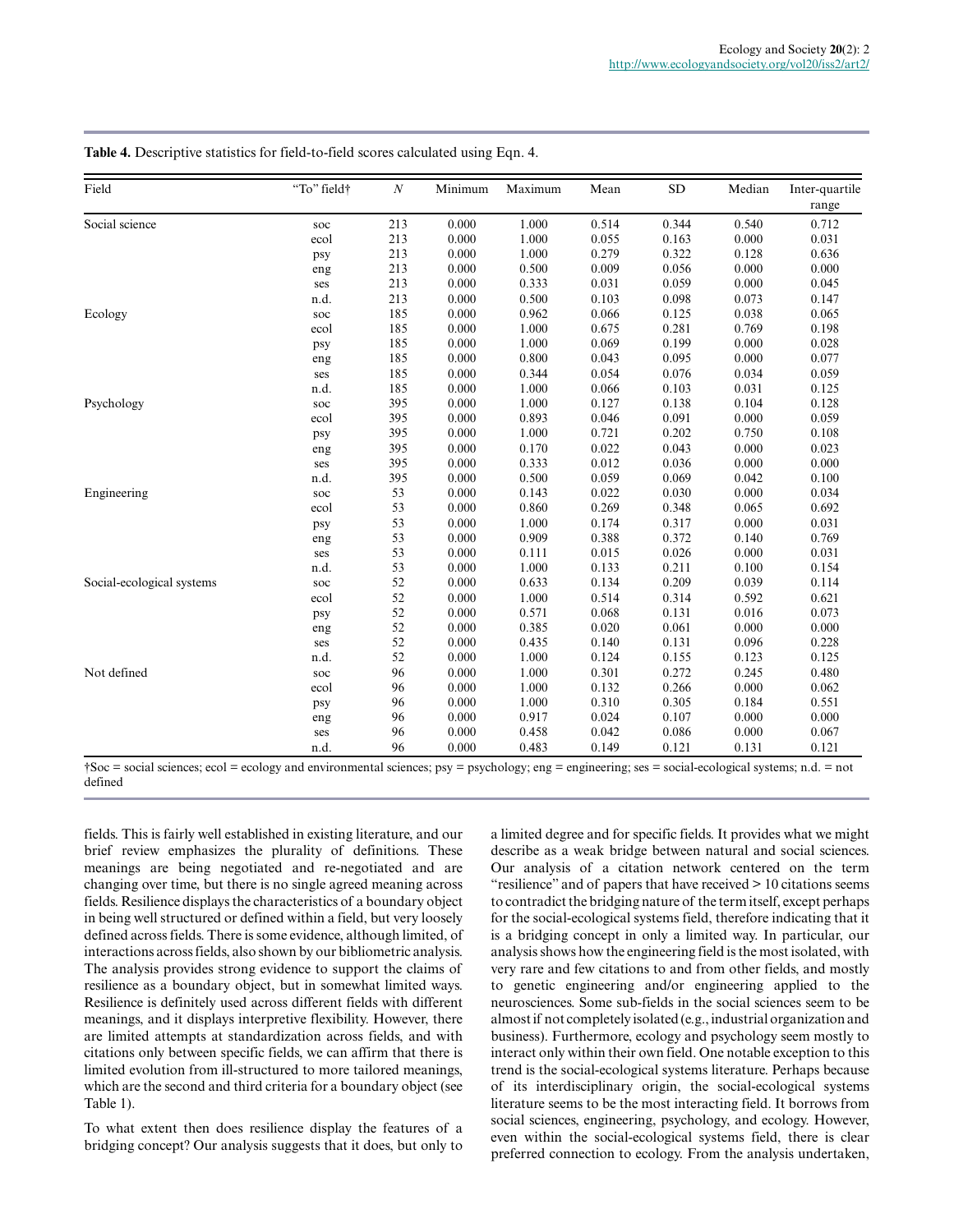we can only speculate on why some fields and sub-fields are more isolated than others. In this context, academic tradition and the use in specific sub-fields of a descriptive definition of resilience that is tailored to the needs and intents of the research group and question is important. This might explain why the engineering field is more isolated, as in all likelihood, the definition of resilience is tailored to the problem at hand and is more likely to encompass technical systems or material science rather than social and ecological components. By the same token, economics and industrial organization fields are perhaps likely to operationalize resilience in very specific ways and thus not connect to the wider psychology–ecology–social-ecological systems literature. Further, when publishing in academic journals, researchers often tend to cite within the field or journal to which the paper to be published is targeted. This citation tradition is stronger in some fields than in others. In this context, papers classified as social-ecological systems are exempt because they belong to a nontraditional academic field.

We can affirm that there is a marked distinction in the use of resilience across fields; however, it is possible to highlight nuances and subtleties that have not been identified in previous studies. At present, the effectiveness of resilience as a bridging concept relies on a relatively small number of papers cited across fields. Our analysis contributes to understanding the multiple dimensions and strands of resilience research and how this balance plays out across the scientific literature. The term "resilience" is clearly isolated in certain fields, and this seemingly contradicts some previous claims to interdisciplinarity or its use as a bridging concept.

Although resilience seems not to have reached a true bridging concept status in academia, there are indications that it is perhaps more effective in certain policy arenas where the term resilience brings practitioners from different fields together. Our analysis of scientific papers and citations cannot inform the extent to which resilience bridges science and policy, or how it is used strategically to link different areas of work and practice. However, there is evidence that it does, even if only partially. For example, research by Brown (2012) has detailed how resilience concepts and terms are being applied in policy on climate change, environmental change, and international development. Here, resilience can be seen as a boundary object and as a bridging concept, with some development agencies using the term explicitly as a bridge. The World Bank (2009) uses resilience as a means of integrating climate change adaptation and mitigation. Christian Aid (2012) uses resilience to bring together disaster response and poverty alleviation agendas, and cites resilience as a bridging concept and as a means of finding integrated solutions to the interconnected problems. DFID (2011:5) refers to resilience as an "integrating concept" and a means to build bridges across its priority policy concerns of climate-proofing, resilient growth, and conflict and fragility. These observations support claims from other fields (e.g., planning; Davoudi et al. 2012) that resilience is a bridging concept between science and policy or practice.

## **CONCLUSIONS**

We investigated the notion of resilience as a boundary object or a bridging concept. The potential interpretation of resilience as an ensemble of ideas and theories on how to understand and analyze dynamics of complex systems in different fields may lead one to think that resilience is a boundary object able to foster interdisciplinary collaboration. The rise of the term and its use across different fields would support it as a boundary object. However, our analysis of a citation network centered on the term "resilience" seems to contradict the bridging nature of the term itself, except perhaps for the social-ecological systems field, therefore indicating that it is a bridging concept in only a limited way. Although there are claims that it is effective as a bridging concept across science and policy and practice, Brown (2012) questions the extent to which this represents true innovation, rather than re-labelling of existing and conventional approaches.

The social-ecological systems field stands out as an emerging interdisciplinary arena where resilience can effectively act as a bridging concept and facilitate a discussion of dynamics of complex systems within varied contexts, informed by diverse perspectives, to provide potentially innovative theoretical and applied insights. This might have traction to inform the rapidly shifting policy adoption of resilience terminology and concepts.

*Responses to this article can be read online at:* [http://www.ecologyandsociety.org/issues/responses.](http://www.ecologyandsociety.org/issues/responses.php/7484) [php/7484](http://www.ecologyandsociety.org/issues/responses.php/7484)

# **Acknowledgments:**

*We are grateful to four anonymous reviewers for their comments and suggestions. Jacopo A. Baggio acknowledges support from the Center for Behavior, Institutions and the Environment at Arizona State University, and NSF Grant GEO-1115054. Katrina Brown acknowledges support from Economic and Social Research Council Professorial Fellowship "Resilient Development in Social-Ecological Systems." All views and errors remain the responsibility of the authors. We thank DevCo at UEA for their support for this paper.*

#### **LITERATURE CITED**

Alexander, C. N., G. C. Swanson, M. V. Rainforth, T. W. Carlisle, C. C. Todd, and R. M. Oates Jr. 1993. Effects of the transcendental meditation program on stress reduction, health, and employee development: a prospective study in two occupational settings. *Anxiety, Stress and Coping* 6(3):245-262. [http://dx.doi.](http://dx.doi.org/10.1080%2F10615809308248383) [org/10.1080/10615809308248383](http://dx.doi.org/10.1080%2F10615809308248383) 

Bahadur, A. V., M. Ibrahim, and T. Tanner. 2011. *The resilience renaissance? Unpacking of resilience for tackling climate change and disasters.* Strengthening Climate Resilience Discussion Paper 1. Institute of Development Studies, Brighton, UK. [online] URL: <http://opendocs.ids.ac.uk/opendocs/handle/123456789/2368>.

Blanchard, R. J., and D. C. Blanchard. 1989. Antipredator defensive behaviors in a visible burrow system. *Journal of Comparative Psychology* 103(1):70-82. [http://dx.doi.](http://dx.doi.org/10.1037%2F%2F0735-7036.103.1.70) [org/10.1037//0735-7036.103.1.70](http://dx.doi.org/10.1037%2F%2F0735-7036.103.1.70)

Bonanno, G. A. 2004. Loss, trauma, and human resilience: Have we underestimated the human capacity to thrive after extremely aversive events? *American Psychologist* 59(1):20-28. [http://dx.doi.](http://dx.doi.org/10.1037/0003-066X.59.1.20) [org/10.1037/0003-066X.59.1.20](http://dx.doi.org/10.1037/0003-066X.59.1.20)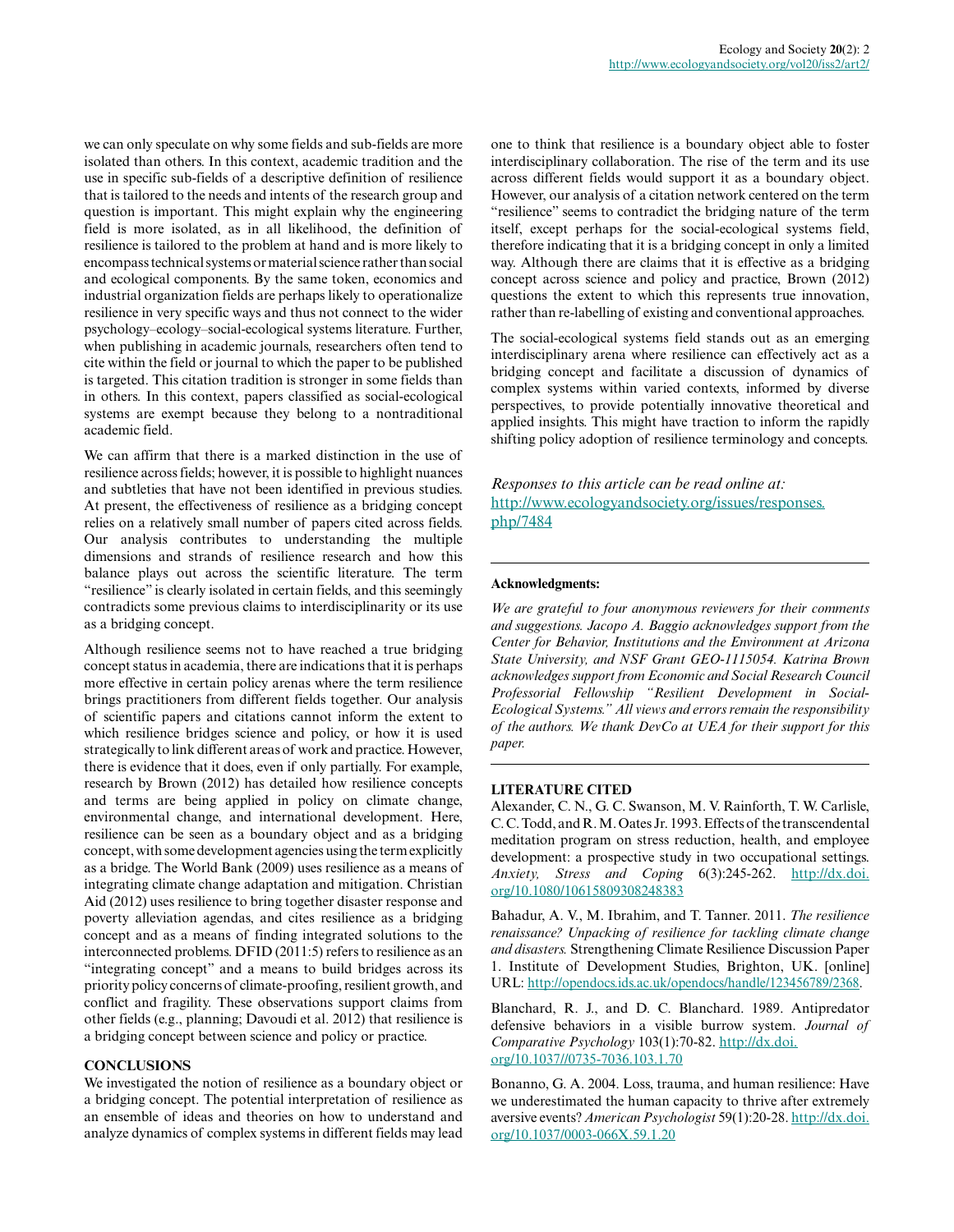Brand, F. S., and K. Jax. 2007. Focusing the meaning(s) of resilience: resilience as a descriptive concept and a boundary object. *Ecology and Society* 12(1): 23. [online] URL: [http://www.](http://www.ecologyandsociety.org/vol12/iss1/art23/) [ecologyandsociety.org/vol12/iss1/art23/](http://www.ecologyandsociety.org/vol12/iss1/art23/).

Brown, K., 2012. Policy discourses of resilience. Pages 37-50 *in* M. Pelling, D. Manuel-Navarrete and M. Redclift, editors. *Climate change and the crisis of capitalism: a chance to reclaim self, society and nature.* Routledge, London, UK.

Brown, K. 2014. Global environmental change I: A social turn for resilience? *Progress in Human Geography* 38(1):107-117. [http://](http://dx.doi.org/10.1177/0309132513498837) [dx.doi.org/10.1177/0309132513498837](http://dx.doi.org/10.1177/0309132513498837) 

Brown, K., and E. Westaway. 2011. Agency, capacity, and resilience to environmental change: lessons from human development, well-being, and disasters. *Annual Review of Environment and Resources* 36:321-342. [http://dx.doi.org/10.1146/](http://dx.doi.org/10.1146%2Fannurev-environ-052610-092905) [annurev-environ-052610-092905](http://dx.doi.org/10.1146%2Fannurev-environ-052610-092905)

Carpenter, S., B. Walker, J. M. Anderies, and N. Abel. 2001. From metaphor to measurement: Resilience of what to what? *Ecosystems* 4(8):765-781. <http://dx.doi.org/10.1007/s10021-001-0045-9>

Charney, D. S. 2004. Psychobiological mechanisms of resilience and vulnerability: implications for successful adaptation to extreme stress. *American Journal of Psychiatry* 161(2):195-216. <http://dx.doi.org/10.1176/appi.ajp.161.2.195>

Christian Aid. 2012. *Thriving, resilient livelihoods: Christian Aid's approach.* Christian Aid, London, UK. [online] URL: [https://](https://www.christianaid.org.uk/Images/Resilient-livelihoods-briefing-October-2012_tcm15-67261.pdf) [www.christianaid.org.uk/Images/Resilient-livelihoods-briefing-](https://www.christianaid.org.uk/Images/Resilient-livelihoods-briefing-October-2012_tcm15-67261.pdf)[October-2012\\_tcm15-67261.pdf.](https://www.christianaid.org.uk/Images/Resilient-livelihoods-briefing-October-2012_tcm15-67261.pdf)

Davoudi, S., K. Shaw, L. J. Haider, A. E. Quinlan, G. D. Peterson, C. Wilkinson, H. Fünfgeld, D. McEvoy, and L. Porter. 2012. Resilience: a bridging concept or a dead end? *Planning Theory and Practice* 13(2):299-333. [http://dx.doi.org/10.1080/14649357](http://dx.doi.org/10.1080/14649357.2012.677124) [.2012.677124](http://dx.doi.org/10.1080/14649357.2012.677124) 

Dayton, P. K. 1972. Toward an understanding of community resilience and the potential effects of enrichments to the benthos at McMurdo Sound, Antarctica. Pages 81-96 *in Proceedings of the colloquium on conservation problems in Antarctica.* Allen Press, Lawrence, Kansas, USA.

Deppisch, S., and S. Hasibovic. 2013. Social-ecological resilience thinking as a bridging concept in transdisciplinary research on climate-change adaptation. *Natural Hazards* 67(1):117-127. [http://dx.doi.org/10.1007/s11069-011-9821-9](http://dx.doi.org/10.1007%2Fs11069-011-9821-9)

DeWitt, T. J., A. Sih, and D. S. Wilson. 1998. Costs and limits of phenotypic plasticity. *Trends in Ecology and Evolution* 13 (2):77-81. [http://dx.doi.org/10.1016/S0169-5347\(97\)01274-3](http://dx.doi.org/10.1016%2FS0169-5347%2897%2901274-3) 

DFID [Department for International Development]. 2011. *Defining disaster resilience: DFID approach paper.* Department for International Development, London, UK. [online] URL: [https://www.gov.uk/government/publications/defining-disaster-resilience](https://www.gov.uk/government/publications/defining-disaster-resilience-a-dfid-approach-paper)[a-dfid-approach-paper.](https://www.gov.uk/government/publications/defining-disaster-resilience-a-dfid-approach-paper)

Fleiss, J. L. 1971. Measuring nominal scale agreement among many raters. *Psychological Bulletin* 76(5):378-382. [http://dx.doi.](http://dx.doi.org/10.1037%2Fh0031619) [org/10.1037/h0031619](http://dx.doi.org/10.1037%2Fh0031619) 

Folke, C. 2006. Resilience: the emergence of a perspective for social-ecological systems analyses. *Global Environmental Change* 16(3):253-267.<http://dx.doi.org/10.1016/j.gloenvcha.2006.04.002>

Freire, P. 1970. *Pedagogy of the oppressed.* Translated by M. Bergman Ramos. Continuum, New York, New York, USA.

Fried, M. 1963. Grieving for a lost home. Pages 151-177 *in* L. J. Duhl, editor. *The urban condition: people and policy in the metropolis.* Basic Books, New York, New York, USA.

Gallopín, G. C. 2006. Linkages between vulnerability, resilience, and adaptive capacity, *Global Environmental Change* 16 (3):293-303. <http://dx.doi.org/10.1016/j.gloenvcha.2006.02.004>

Garmezy, N. 1981. Children under stress: perspectives on antecedents and correlates of vulnerability and resistance to psychopathology. Pages 196-269 *in* A. I. Rabin, J. Aronoff, A. M. Barclay, and R. Zucker, editors. *Further explorations in personality.* Wiley-Interscience, New York, New York, USA.

Glaser, B. G., and A. L. Strauss. 1967. *The discovery of grounded theory: strategies for qualitative research.* Aldine de Gruyter, Hawthorne, New York, USA.

Good, B. H., Y.-A. de Montjoye, and A. Clauset. 2010. Performance of modularity maximization in practical contexts. *Physical Review E* 81(4): 046106. [http://dx.doi.org/10.1103/](http://dx.doi.org/10.1103%2FPhysRevE.81.046106) [PhysRevE.81.046106](http://dx.doi.org/10.1103%2FPhysRevE.81.046106) 

Grant, K. E., B. E. Compas, A. F. Stuhlmacher, A. E. Thurm, S. D. McMahon, and J. A. Halpert. 2003. Stressors and child and adolescent psychopathology: moving from markers to mechanisms of risk. *Psychological Bulletin* 129(3):447-466. [http://](http://dx.doi.org/10.1037%2F0033-2909.129.3.447) [dx.doi.org/10.1037/0033-2909.129.3.447](http://dx.doi.org/10.1037%2F0033-2909.129.3.447) 

Grossman, P., L. Niemann, S. Schmidt, and H. Walach. 2004. Mindfulness-based stress reduction and health benefits: a metaanalysis. *Journal of Psychosomatic Research* 57(1):35-43. [http://](http://dx.doi.org/10.1016/S0022-3999(03)00573-7) [dx.doi.org/10.1016/S0022-3999\(03\)00573-7](http://dx.doi.org/10.1016/S0022-3999(03)00573-7) 

Guimerà, R., and L. A. Nunes Amaral. 2005. Cartography of complex networks: modules and universal roles. *Journal of Statistical Mechanics: Theory and Experiment* 2005(2): P02001. [http://dx.doi.org/10.1088/1742-5468/2005/02/P02001](http://dx.doi.org/10.1088%2F1742-5468%2F2005%2F02%2FP02001) 

Gunderson, L. H., and C. S. Holling, editors. 2002. *Panarchy: understanding transformations in human and natural systems.* Island Press, Washington, D.C., USA.

Hamilton, M. 1960. A rating scale for depression. *Journal of Neurology, Neurosurgery, and Psychiatry* 23(1): 56-62. [http://dx.](http://dx.doi.org/10.1136%2Fjnnp.23.1.56) [doi.org/10.1136/jnnp.23.1.56](http://dx.doi.org/10.1136%2Fjnnp.23.1.56) 

Holling, C. S. 1973. Resilience and stability of ecological systems. *Annual Review of Ecology and Systematics* 4:1-23. [http://dx.doi.](http://dx.doi.org/10.1146%2Fannurev.es.04.110173.000245) [org/10.1146/annurev.es.04.110173.000245](http://dx.doi.org/10.1146%2Fannurev.es.04.110173.000245) 

Holling, C. S. 1996. Engineering resilience versus ecological resilience. Pages 31-44 *in* P. C. Schulze, editor. *Engineering within ecological constraints.* National Academy Press, Washington, D. C., USA.

Homans, G. C. 1958. Social behavior as exchange. *American Journal of Sociology* 63(6):597-606. [http://dx.doi.org/10.1086/222355](http://dx.doi.org/10.1086%2F222355)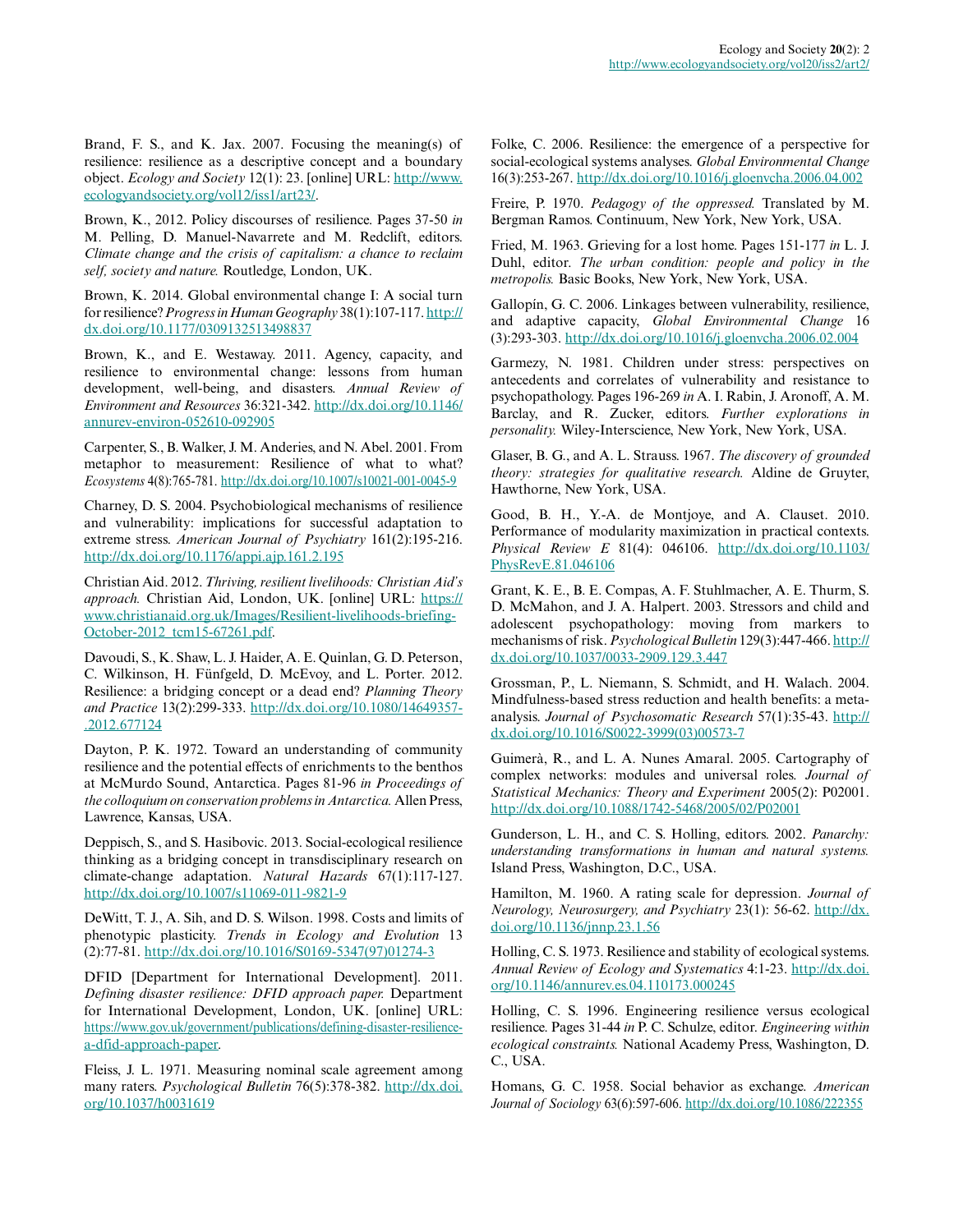Jackson, J. B. C., M. X. Kirby, W. H. Berger, K. A. Bjorndal, L. W. Botsford, B. J. Bourque, R. H. Bradbury, R. Cooke, J. Erlandson, J. A. Estes, T. P. Hughes, S. Kidwell, C. B. Lange, H. S. Lenihan, J. M. Pandolfi, C. H. Peterson, R. S. Steneck, M. J. Tegner, and R. R. Warner. 2001. Historical overfishing and the recent collapse of coastal ecosystems. *Science* 293(5530):629-637. <http://dx.doi.org/10.1126/science.1059199>

Janssen, M. A. 2007. An update on the scholarly networks on resilience, vulnerability, and adaptation within the human dimensions of global environmental change. *Ecology and Society* 12(2): 9. [online] URL: [http://www.ecologyandsociety.org/vol12/](http://www.ecologyandsociety.org/vol12/iss2/art9/) [iss2/art9/](http://www.ecologyandsociety.org/vol12/iss2/art9/).

Janssen, M. A., M. L. Schoon, W. Ke, and K. Börner. 2006. Scholarly networks on resilience, vulnerability and adaptation within the human dimensions of global environmental change. *Global Environmental Change* 16(3):240-252. [http://dx.doi.](http://dx.doi.org/10.1016%2Fj.gloenvcha.2006.04.001) [org/10.1016/j.gloenvcha.2006.04.001](http://dx.doi.org/10.1016%2Fj.gloenvcha.2006.04.001)

Kendler, K. S., L. M. Karkowski, and C. A. Prescott. 1999. Causal relationship between stressful life events and the onset of major depression. *American Journal of Psychiatry* 156(6):837-841. [http://dx.doi.org/10.1176/ajp.156.6.837](http://dx.doi.org/10.1176%2Fajp.156.6.837)

Luthar, S. S., D. Cicchetti, and B. Becker. 2000. The construct of resilience: a critical evaluation and guidelines for future work. *Child Development* 71(3):543-562. [http://dx.doi.org/10.1111/146](http://dx.doi.org/10.1111/1467-8624.00164) [7-8624.00164](http://dx.doi.org/10.1111/1467-8624.00164)

Mallet, M. 1856. *On the physical conditions involved in the construction of artillery: an investigation of the relative and absolute values of the materials principally employed and of some hitherto unexplained causes of the destruction of the canon in service.* Longman, Brown, Green, Longmans, and Roberts, London, UK.

Masten, A. S. 2001. Ordinary magic: resilience processes in development. *American Psychologist* 56(3):227-238. [http://dx.](http://dx.doi.org/10.1037/0003-066X.56.3.227) [doi.org/10.1037/0003-066X.56.3.227](http://dx.doi.org/10.1037/0003-066X.56.3.227) 

Masten, A. S., K. M. Best, and N. Garmezy. 1990. Resilience and development: contributions from the study of children who overcome adversity. *Development and Psychopathology* 2:425-444. <http://dx.doi.org/10.1017/S0954579400005812>

Martin-Breen, P., and J. M. Anderies. 2011. *Resilience: a literature review.* Rockefeller Foundation, New York, New York, USA. [online] URL: [http://www.rockefellerfoundation.org/media/](http://www.rockefellerfoundation.org/media/download/a63827c7-f22d-495c-a2ab-99447a8809ba) [download/a63827c7-f22d-495c-a2ab-99447a8809ba.](http://www.rockefellerfoundation.org/media/download/a63827c7-f22d-495c-a2ab-99447a8809ba)

Murrell, S. A., and F. H. Norris. 1983. Resources, life events, and changes in psychological states: a prospective framework. *American Journal of Community Psychology* 11(5):473-491. [http://dx.doi.org/10.1007/BF00896800](http://dx.doi.org/10.1007%2FBF00896800)

Newman, M. E. J. 2006. Modularity and community structure in networks. *Proceedings of the National Academy of Sciences* 103 (23):8577-8582. [http://dx.doi.org/10.1073/pnas.0601602103](http://dx.doi.org/10.1073%2Fpnas.0601602103)

Pimm, S. L. 1991. *The balance of nature? Ecological issues in the conservation of species and communities.* University of Chicago Press, Chicago, Illinois, USA.

Porsolt, R. D., G. Anton, N. Blavet, and M. Jalfre. 1978. Behavioural despair in rats: a new model sensitive to antidepressant treatments. *European Journal of Pharmacology* 47 (4):379-391. [http://dx.doi.org/10.1016/0014-2999\(78\)90118-8](http://dx.doi.org/10.1016%2F0014-2999%2878%2990118-8) 

Ramsay, H. 1977. Cycles of control: worker participation in sociological and historical perspective. *Sociology* 11(3):481-506. [http://dx.doi.org/10.1177/003803857701100304](http://dx.doi.org/10.1177%2F003803857701100304)

Reggiani, A., T. De Graaff, and P. Nijkamp. 2002. Resilience: an evolutionary approach to spatial economic systems. *Networks and Spatial Economics* 2(2):211-229. [http://dx.doi.org/10.1023/](http://dx.doi.org/10.1023/A:1015377515690) [A:1015377515690](http://dx.doi.org/10.1023/A:1015377515690) 

Robinson, G. 1972. Logical convolution and discrete Walsh and Fourier power spectra. *IEEE Transactions on Audio and Electroacoustics* 20(4):271-280. [http://dx.doi.org/10.1109/](http://dx.doi.org/10.1109%2FTAU.1972.1162394) [TAU.1972.1162394](http://dx.doi.org/10.1109%2FTAU.1972.1162394) 

Rubinovitch, M. 1985. The slow server problem. *Journal of Applied Probability* 22(1):205-213. [http://dx.doi.org/10.2307/3213760](http://dx.doi.org/10.2307%2F3213760) 

Rutter, M. 2000. Resilience reconsidered: conceptual considerations, empirical findings, and policy implications. Pages 651-682 *in* J. P. Shonkoff and S. J. Meisels, editors. *Handbook of early childhood intervention.* Second edition. Cambridge University Press, Cambridge, UK. [http://dx.doi.org/10.1017/](http://dx.doi.org/10.1017%2FCBO9780511529320.030) [CBO9780511529320.030](http://dx.doi.org/10.1017%2FCBO9780511529320.030) 

Scheffer, M., S. Carpenter, J. A. Foley, C. Folke, and B. Walker. 2001. Catastrophic shifts in ecosystems. *Nature* 413 (6856):591-596.<http://dx.doi.org/10.1038/35098000>

Star, S. L. 1988. The structure of ill-structured problems: boundary objects and heterogeneous problem solving. Pages 2-37 *in* L. Gasser and M. Huhns, editors. *Distributed artificial intelligence.* Pitman, London, UK.

Star, S. L. 2010. This is not a boundary object: reflections on the origin of a concept. *Science, Technology, and Human Values* 35 (5):601-617. <http://dx.doi.org/10.1177/0162243910377624>

Star, S. L., and J. R. Griesemer. 1989. Institutional ecology, 'translations' and boundary-objects: amateurs and professionals in Berkeley's Museum of Vertebrate Zoology, 1907–39. *Social Studies of Science* 19(3):387-420. [http://dx.doi.org/10.1177/030](http://dx.doi.org/10.1177/030631289019003001) [631289019003001](http://dx.doi.org/10.1177/030631289019003001)

Steinhardt, M., and C. Dolbier. 2008. Evaluation of a resilience intervention to enhance coping strategies and protective factors and decrease symptomatology. *Journal of American College Health* 56(4):445-453.<http://dx.doi.org/10.3200/JACH.56.44.445-454>

Tredgold, T. 1818. On the transverse strength of timber. *Philosophical Magazine: Journal of Theoritical, Experimental and Applied Science* Volume XXXXVII. Taylor and Francis, London, UK.

van Pelt, S. C., M. Haasnoot, B. Arts, F. Ludwig, R. Swart, and R. Biesbroek. 2015. Communicating climate (change) uncertainties: simulation games as boundary objects. *Environmental Science and Policy* 45:41-52. [http://dx.doi.](http://dx.doi.org/10.1016%2Fj.envsci.2014.09.004) [org/10.1016/j.envsci.2014.09.004](http://dx.doi.org/10.1016%2Fj.envsci.2014.09.004) 

Wagnild, G. M., and H. M. Young. 1993. Development and psychometric evaluation of the Resilience Scale. *Journal of Nursing Measurement* 1(2):165-178.